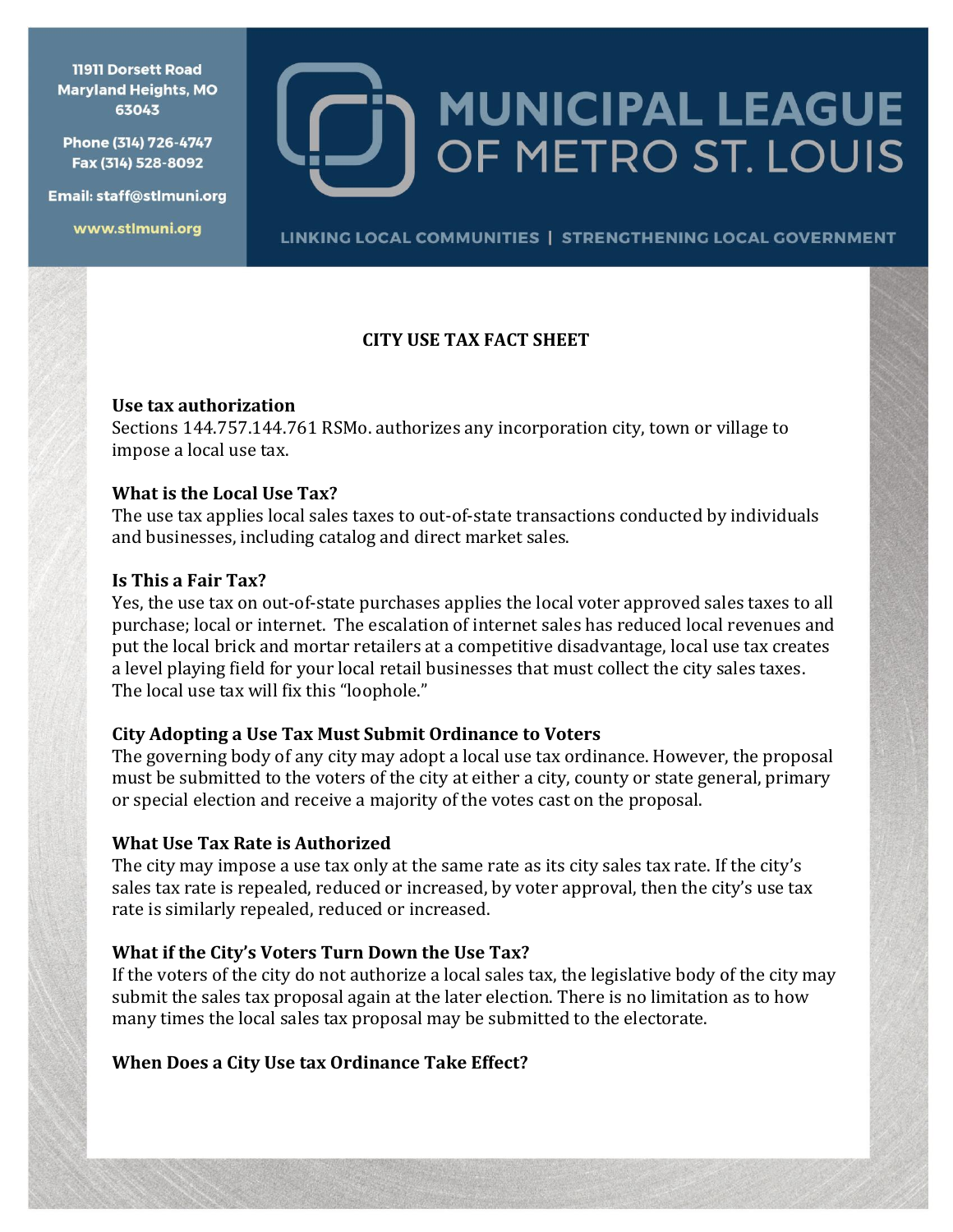If the city voters approve the use tax on August 6, 1996, then the tax becomes effective October 1, 1996, as long as the Director of Revenue receives notice of adoption of the local use tax on or before August 16.

If the city voters approve the use tax after December 31, 1996, then the tax becomes effective on the first day of the calendar quarter which begins at least forty-five days after the Director of Revenue receives notice of adoption of the local use tax.

#### **How is the Tax Collected?**

If the out-of-state vendor has a facility in Missouri, the vendor will collect the local use tax, along with the state use tax, and remit both to the Missouri Department of Revenue.